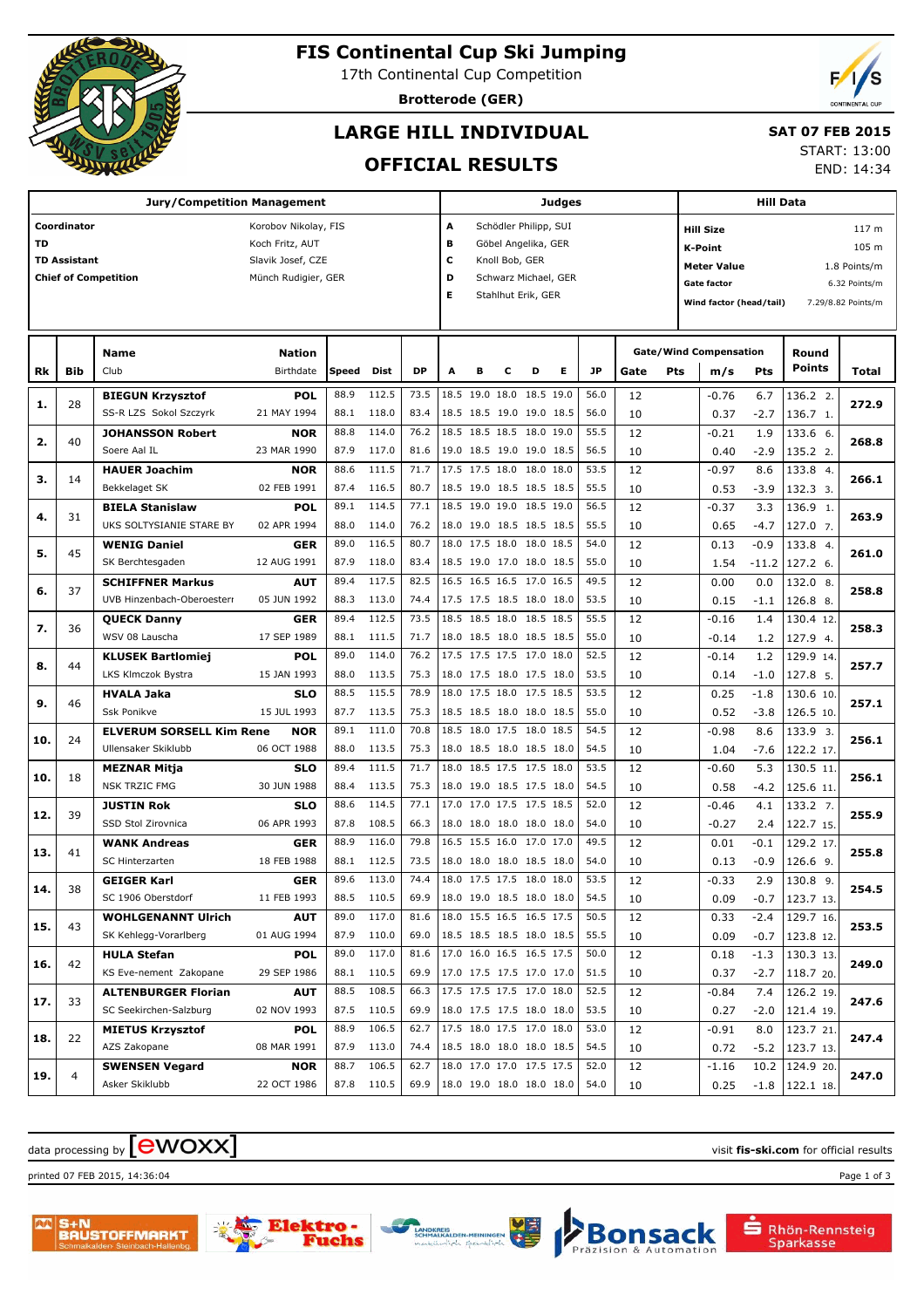

# **FIS Continental Cup Ski Jumping**

17th Continental Cup Competition

**Brotterode (GER)**



END: 14:34

## **LARGE HILL INDIVIDUAL**

#### **SAT 07 FEB 2015** START: 13:00

## **OFFICIAL RESULTS**

|     |            | <b>Name</b>                     | <b>Nation</b> |       |             |           |                          |                          |   |   |   |      |      |     | <b>Gate/Wind Compensation</b> |        | Round         |              |
|-----|------------|---------------------------------|---------------|-------|-------------|-----------|--------------------------|--------------------------|---|---|---|------|------|-----|-------------------------------|--------|---------------|--------------|
| Rk  | <b>Bib</b> | Club                            | Birthdate     | Speed | <b>Dist</b> | <b>DP</b> | A                        | в                        | с | D | Е | JP   | Gate | Pts | m/s                           | Pts    | <b>Points</b> | <b>Total</b> |
|     | 34         | <b>ROENSEN Atle Pedersen</b>    | <b>NOR</b>    | 88.5  | 107.5       | 64.5      |                          | 18.0 18.5 17.5 17.5 18.0 |   |   |   | 53.5 | 12   |     | $-0.57$                       | 5.0    | 123.0 23.     | 245.5        |
| 20. |            | Eidsvoll IF                     | 13 AUG 1988   | 87.6  | 111.0       | 70.8      |                          | 18.0 19.0 18.5 17.5 18.0 |   |   |   | 54.5 | 10   |     | 0.38                          | $-2.8$ | 122.5 16.     |              |
|     | 47         | <b>AIGNER Clemens</b>           | <b>AUT</b>    | 88.9  | 113.5       | 75.3      |                          | 18.0 17.5 18.0 17.0 18.5 |   |   |   | 53.5 | 12   |     | $-0.12$                       | 1.1    | 129.9 14.     |              |
| 21. |            | SV Innsbruck-Bergisel-Tirol     | 02 FEB 1993   | 87.5  | 104.5       | 59.1      |                          | 17.5 18.5 17.5 17.5 17.0 |   |   |   | 52.5 | 10   |     | 0.05                          | $-0.4$ | 111.2 26.     | 241.1        |
|     |            | <b>DELLASEGA Roberto</b>        | <b>ITA</b>    | 89.3  | 105.0       | 60.0      |                          | 17.5 18.0 17.5 17.0 17.0 |   |   |   | 52.0 | 12   |     | $-1.24$                       | 10.9   | 122.9 24.     |              |
| 22. | 5          | <b>GRUPPO SCIATORI FIAMME (</b> | 15 JUN 1990   | 88.2  | 108.5       | 66.3      | 17.5 18.5 17.5 17.5 17.5 |                          |   |   |   | 52.5 | 10   |     | 0.21                          | $-1.5$ | 117.3 22.     | 240.2        |
|     |            | <b>MAYER Nicolas</b>            | <b>FRA</b>    | 88.6  | 110.5       | 69.9      |                          | 18.0 19.0 18.5 18.0 18.5 |   |   |   | 55.0 | 12   |     | $-0.30$                       | 2.6    | 127.5 18.     |              |
| 23. | 30         | Courchevel                      | 06 OCT 1990   | 87.5  | 104.5       | 59.1      | 17.5 17.5 18.0 17.5 17.5 |                          |   |   |   | 52.5 | 10   |     | $-0.09$                       | 0.8    | 112.4 24.     | 239.9        |
|     | 25         | <b>HUBER Daniel</b>             | <b>AUT</b>    | 88.9  | 106.0       | 61.8      |                          | 17.5 17.5 17.5 17.0 18.0 |   |   |   | 52.5 | 12   |     | $-0.60$                       | 5.3    | 119.6 28.     |              |
| 24. |            | SC Seekirchen-Salzburg          | 02 JAN 1993   | 87.9  | 108.5       | 66.3      | 17.5 17.5 18.0 17.5 18.0 |                          |   |   |   | 53.0 | 10   |     | 0.20                          | $-1.5$ | 117.8 21.     | 237.4        |
|     |            | <b>JOHNSON Anders</b>           | <b>USA</b>    | 89.3  | 106.5       | 62.7      |                          | 17.5 18.0 17.0 17.0 17.0 |   |   |   | 51.5 | 12   |     | $-0.61$                       | 5.4    | 119.6 28.     |              |
| 25. | 20         | Park City Nordic                | 23 APR 1989   | 88.2  | 107.0       | 63.6      | 17.0 18.0 17.5 17.0 17.0 |                          |   |   |   | 51.5 | 10   |     | 0.16                          | $-1.2$ | 113.9 23.     | 233.5        |
| 26. | 32         | <b>KOZISEK Cestmir</b>          | <b>CZE</b>    | 89.3  | 107.0       | 63.6      |                          | 17.5 18.0 16.5 17.5 18.0 |   |   |   | 53.0 | 12   |     | $-0.45$                       | 4.0    | 120.6 25.     | 233.0        |
|     |            | LSK Lomnice nad Popelkou        | 09 NOV 1991   | 88.3  | 108.0       | 65.4      | 17.0 17.5 17.5 17.5 17.5 |                          |   |   |   | 52.5 | 10   |     | 0.76                          | $-5.5$ | 112.4 24.     |              |
|     | 19         | <b>CECON Federico</b>           | <b>ITA</b>    | 89.7  | 107.5       | 64.5      |                          | 16.5 17.0 17.0 17.0 17.0 |   |   |   | 51.0 | 12   |     | $-0.54$                       | 4.8    | 120.3 27.     | 226.9        |
| 27. |            | G.S. FIAMME GIALLE              | 11 JUN 1994   | 87.9  | 103.5       | 57.3      | 17.0 17.5 17.5 17.5 17.0 |                          |   |   |   | 52.0 | 10   |     | 0.37                          | $-2.7$ | 106.6 27.     |              |
|     | 23         | <b>KYTOESAHO Niko</b>           | <b>FIN</b>    | 89.0  | 105.0       | 60.0      |                          | 17.0 17.5 17.0 17.0 17.5 |   |   |   | 51.5 | 12   |     | $-0.92$                       | 8.1    | 119.6 28.     |              |
| 28. |            | Lahden Hiihtoseura              | 18 DEC 1999   | 87.7  | 103.0       | 56.4      | 17.5 18.0 17.0 17.5 17.5 |                          |   |   |   | 52.5 | 10   |     | 0.38                          | $-2.8$ | 106.1 28.     | 225.7        |
|     |            | <b>BYRT Tomasz</b>              | <b>POL</b>    | 88.3  | 105.0       | 60.0      |                          | 17.0 17.0 17.0 17.5 17.0 |   |   |   | 51.0 | 12   |     | $-1.09$                       | 9.6    | 120.6 25.     |              |
| 29. | 21         | KS Wisla Ustronianka            | 25 JAN 1993   | 86.9  | 100.5       | 51.9      | 17.0 17.5 17.0 17.0 17.0 |                          |   |   |   | 51.0 | 10   |     | 0.45                          | $-3.3$ | 99.6 29.      | 220.2        |
|     |            | <b>ROMASHOV Alexey</b>          | <b>RUS</b>    | 88.6  | 108.5       | 66.3      |                          | 17.0 17.5 17.0 16.5 17.0 |   |   |   | 51.0 | 12   |     | $-0.68$                       | 6.0    | 123.3 22.     | 216.8        |
| 30. | 11         | Saint-Petersburg KOR1 Dinar     | 29 APR 1992   | 87.5  | 99.5        | 50.1      | 16.5 16.5 16.5 16.5 16.5 |                          |   |   |   | 49.5 | 10   |     | 0.84                          | $-6.1$ | 93.5 30.      |              |

|     |    | Not qualified for final round                    |                           |      |       |      |                          |  |      |    |         |        |       |
|-----|----|--------------------------------------------------|---------------------------|------|-------|------|--------------------------|--|------|----|---------|--------|-------|
| 31. | 17 | <b>SIEGEL David</b><br>SV Baiersbronn            | <b>GER</b><br>28 AUG 1996 | 89.1 | 106.5 | 62.7 | 17.0 17.0 17.0 17.0 17.5 |  | 51.0 | 12 | $-0.65$ | 5.7    | 119.4 |
| 32. | 27 | <b>BJERKEENGEN Fredrik</b><br>Kolbukameratene IL | <b>NOR</b><br>11 NOV 1988 | 89.0 | 106.0 | 61.8 | 17.5 17.0 17.0 16.5 17.0 |  | 51.0 | 12 | $-0.74$ | 6.5    | 119.3 |
| 33. | 49 | <b>ZUPANCIC Miran</b><br>SK Zagorje              | <b>SLO</b><br>11 NOV 1989 | 87.7 | 109.5 | 68.1 | 18.5 18.5 17.5 18.0 18.0 |  | 54.5 | 12 | 0.47    | $-3.4$ | 119.2 |
| 34. | 3  | <b>FRIBERG Christian</b><br>Saint Paul Ski Club  | <b>USA</b><br>08 SEP 1994 | 89.1 | 103.0 | 56.4 | 17.5 17.5 16.5 17.0 17.5 |  | 52.0 | 12 | $-1.19$ | 10.5   | 118.9 |
| 35. | 8  | <b>KAELIN Pascal</b><br>Einsiedeln               | <b>SUI</b><br>11 JAN 1993 | 88.9 | 101.5 | 53.7 | 17.5 17.0 16.5 17.0 17.0 |  | 51.0 | 12 | $-1.55$ | 13.7   | 118.4 |
| 36. | 35 | <b>POGRAJC Andraz</b><br>SSK Costella Ilirija    | <b>SLO</b><br>26 SEP 1991 | 88.7 | 106.0 | 61.8 | 16.5 17.0 17.0 17.0 17.5 |  | 51.0 | 12 | $-0.57$ | 5.0    | 117.8 |
| 37. | 10 | <b>KADLEC Milos</b><br>Skl Nove mesto na morave  | <b>CZE</b><br>26 NOV 1992 | 88.8 | 103.0 | 56.4 | 17.0 16.5 16.5 16.5 17.0 |  | 50.0 | 12 | $-1.15$ | 10.1   | 116.5 |
| 38. | 48 | <b>SEMENIC Anze</b><br><b>NSK TRZIC FMG</b>      | <b>SLO</b><br>01 AUG 1993 | 88.5 | 112.0 | 72.6 | 13.0 14.0 14.0 15.5 14.0 |  | 42.0 | 12 | $-0.08$ | 0.7    | 115.3 |
| 38. | 13 | <b>HAJEK Antonin</b><br>Dukla Liberec            | <b>CZE</b><br>12 FEB 1987 | 88.2 | 104.0 | 58.2 | 18.0 18.0 17.5 17.0 17.5 |  | 53.0 | 12 | $-0.46$ | 4.1    | 115.3 |
| 40. | 6  | <b>EGLOFF Pascal</b><br>Grabserberg              | <b>SUI</b><br>08 AUG 1992 | 89.2 | 101.5 | 53.7 | 17.5 17.5 17.0 17.5 17.5 |  | 52.5 | 12 | $-0.99$ | 8.7    | 114.9 |
| 41. | 26 | <b>KALINITSCHENKO Anton</b>                      | <b>RUS</b><br>22 JUL 1982 | 88.4 | 102.5 | 55.5 | 16.5 17.0 17.0 17.0 17.5 |  | 51.0 | 12 | $-0.94$ | 8.3    | 114.8 |

# $\frac{1}{2}$  data processing by  $\boxed{\text{ewOX}}$

printed 07 FEB 2015, 14:36:04 Page 2 of 3